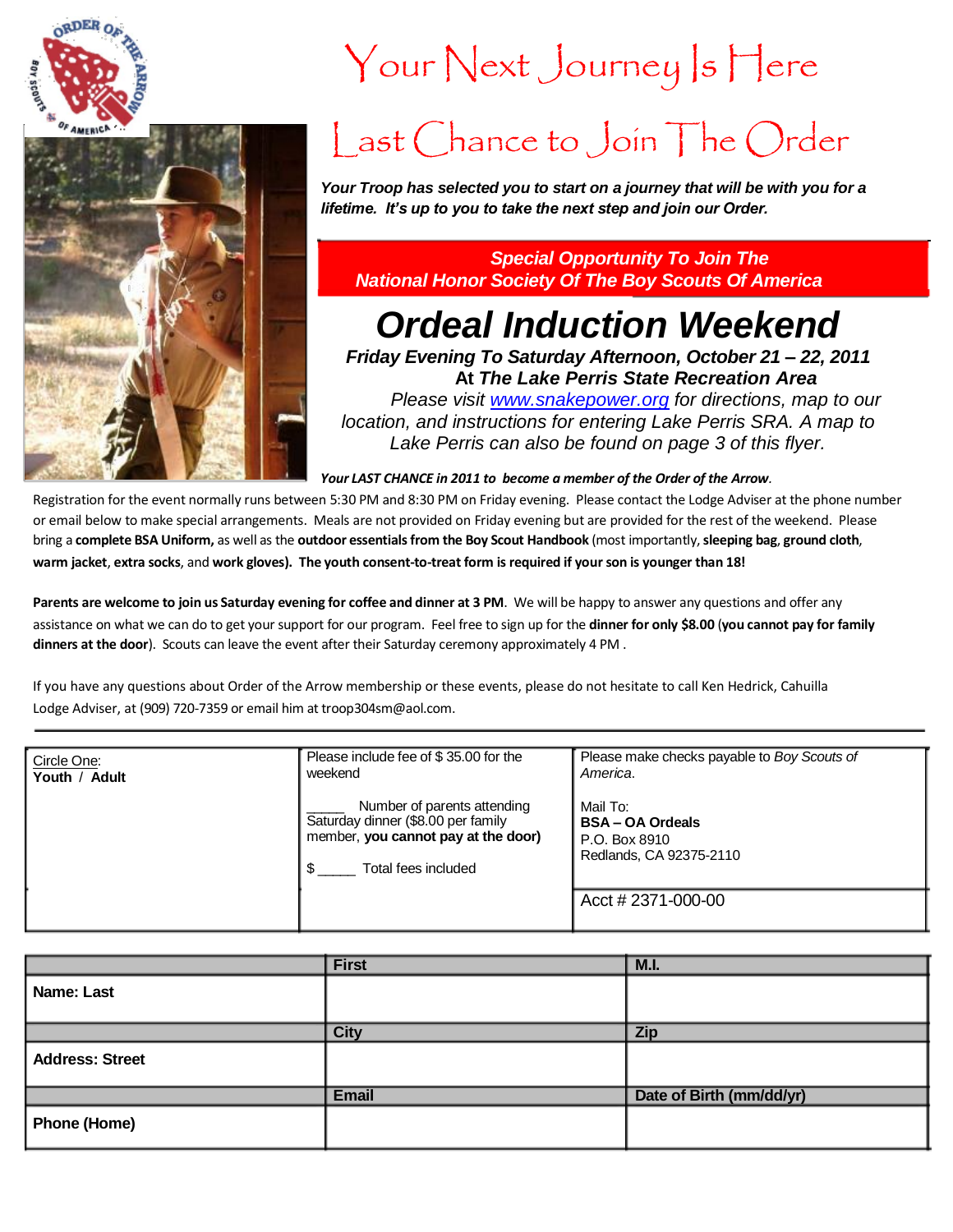#### **ORDER OF THE ARROW PERMISSION SLIP**

*(This form must be turned in when registering at the event)*

#### **NO YOUTH WILL BE ALLOWED TO PARTICIPATE IN AN ORDER OF THE ARROW FUNCTION WITHOUT A SIGNED PERMISSION SLIP. Scouts who appear to be ill will not be permitted to attend.**

| <b>MEDICAL CONSENT TO TREAT</b>                                                                                                                                                                                                 |  |                                                                                                                |  |  |  |
|---------------------------------------------------------------------------------------------------------------------------------------------------------------------------------------------------------------------------------|--|----------------------------------------------------------------------------------------------------------------|--|--|--|
| I authorize the adult leaders of the Order of the Arrow to obtain any emergency medical treatment or other<br>assistance as needed for my son in the event of injury or illness.                                                |  |                                                                                                                |  |  |  |
| Phone number where Parent or Guardian can be reached:                                                                                                                                                                           |  |                                                                                                                |  |  |  |
|                                                                                                                                                                                                                                 |  |                                                                                                                |  |  |  |
|                                                                                                                                                                                                                                 |  | Insurance Co. ____________________________Policy #______________________________Physician_____________________ |  |  |  |
|                                                                                                                                                                                                                                 |  |                                                                                                                |  |  |  |
| Person designated to pick up Scout if returning home early;<br>management of those Phone; Phone; management of pick up Scout if returning home early; management of Phone; management of Phone; management of Phone; management |  |                                                                                                                |  |  |  |
| Medication, restrictions, or special instructions (If none, please write: "NONE"); [[[[[[[[[[[[[[[[[[[[[[[[[[                                                                                                                   |  |                                                                                                                |  |  |  |
|                                                                                                                                                                                                                                 |  |                                                                                                                |  |  |  |
|                                                                                                                                                                                                                                 |  |                                                                                                                |  |  |  |
| I have read, understood, and agree with this Medical Authorization:                                                                                                                                                             |  |                                                                                                                |  |  |  |
|                                                                                                                                                                                                                                 |  |                                                                                                                |  |  |  |